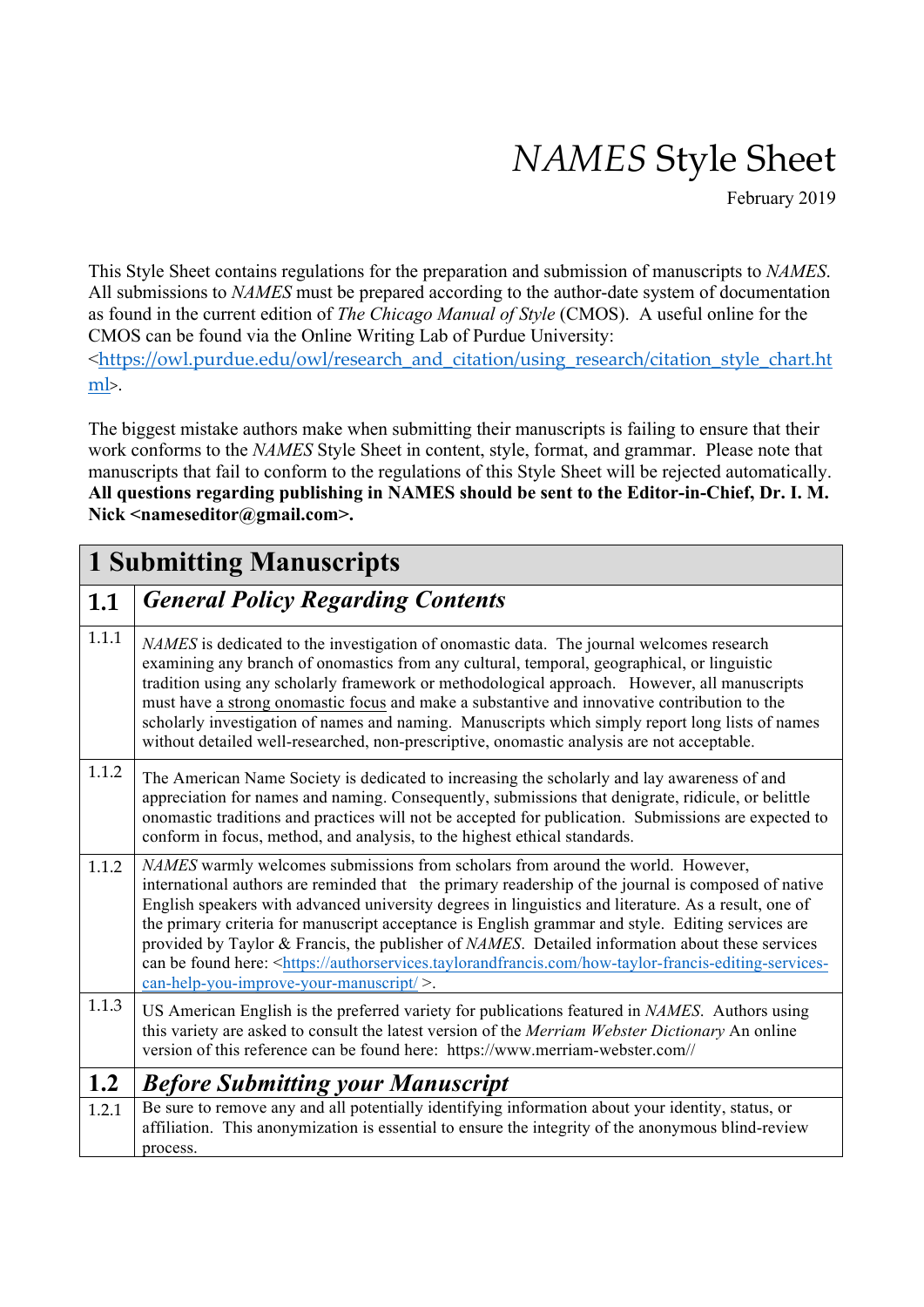| 1.2.2 | Please read carefully through the <i>NAMES Checklist</i> to ensure that you have adhered to all of the |
|-------|--------------------------------------------------------------------------------------------------------|
|       | journal regulations.                                                                                   |
| 1.2.3 | Although anyone can submit a manuscript for review, membership in the American Name Society is         |
|       | a formal pre-requisite for publication in NAMES.                                                       |
| 1.2.4 | There are no page charges for this journal nor are there fees for submission or publication.           |

## **2. Organizing manuscripts**

| o     |                                                                                                                                                                                                                                                                                                                                                                                                                                                                                                                                                                                                                                                                                                                                                                                                                                                                                                                        |
|-------|------------------------------------------------------------------------------------------------------------------------------------------------------------------------------------------------------------------------------------------------------------------------------------------------------------------------------------------------------------------------------------------------------------------------------------------------------------------------------------------------------------------------------------------------------------------------------------------------------------------------------------------------------------------------------------------------------------------------------------------------------------------------------------------------------------------------------------------------------------------------------------------------------------------------|
| 2.1   | <b>Required Elements</b>                                                                                                                                                                                                                                                                                                                                                                                                                                                                                                                                                                                                                                                                                                                                                                                                                                                                                               |
| 2.1.1 | Title. Use bold for your article title, with an initial capital letter for any proper nouns. Titles and<br>subtitles are allowed. However, the maximum word count for this textual element is 50 words.<br>Use bold for your article title, with an initial capital letter for any. Guidance on devising a title<br>can be found here: https://authorservices.taylorandfrancis.com/abstracts-and-titles/                                                                                                                                                                                                                                                                                                                                                                                                                                                                                                               |
| 2.1.2 | Abstract. The abstract should characterize and summarize the article. It should such things as<br>the nature of the issues considered, the sources of the data, the methodologies used, the overall<br>findings, and basic conclusion. The abstract may not exceed 200 words. Useful information on<br>writing an effective abstract can be found here:<br>https://authorservices.taylorandfrancis.com/abstracts-and-titles/                                                                                                                                                                                                                                                                                                                                                                                                                                                                                           |
| 2.1.3 | Keywords. Please provide between 5 to 7 keywords. This set of words should fall into two<br>groups: 1.) general terminology that indicates the basic subject-matter of your manuscript (e.g.<br>toponymy, product-naming, anthroponymy, medial eponymy, Critical Discourse Analysis,<br>Romanticism, Naturalism, Ecofeminism, Science Fiction, Gender Studies, US American<br>Slavery, Australia, Germany, Italy); and 2.) specialist terminology that effectively differentiates<br>your manuscript from other publications in the field (e.g. Chicanos, Pama-Nyungan, Ladino,<br>Scots Gaelic, Toni Morrison, Margaret Atwood, Chimamanda Ngozi Adichie). Please avoid<br>non-standard terminology and personal coins. Added guidance on the selection of effective<br>keywords can be found here <https: authorservices.taylorandfrancis.com="" making-your-article-<br="">and-you-more-discoverable/&gt;.</https:> |
| 2.1.4 | <b>Manuscript.</b> Submissions are expected to contain all of the following elements: a general<br>introduction, methodology, results, discussion, conclusion, and references. The following<br>textual elements are optional: notes and graphics (e.g. tables, charts, figures, maps).<br>In addition, all manuscripts must meet the following expectations: contain a clearly stated<br>thesis/hypothesis; present a transparent study design that allows for easy replication by other<br>researchers in the field; utilizes methods that are well-validated; present data in a clear and<br>concise fashion; provide an in-depth analysis as well as a detailed, balanced, discussion that<br>compares and contrasts the results with other onomastic research in the field; draw accurate,<br>substantiated, conclusions; raise questions or make suggestions for future research.                                |
| 2.1.5 | <b>Bibliography.</b> All manuscripts accepted for potential publication in <i>NAMES</i> must demonstrate<br>a firm grounding in previous onomastic research. All references which were cited within the<br>body of the manuscript must be contained in the alphabetized bibliography placed. Specific<br>details concerning the prescribed format for both references may be found below. Before<br>submitting your work, please ensure that all of the references mentioned within either the body<br>of the manuscript or the notes are included in the bibliography.                                                                                                                                                                                                                                                                                                                                                |
| 2.1.6 | Note on Contributor(s). Each manuscript must include a professional biographical description<br>of the author(s) that is not to exceed a total of 150 words. This text must be written in complete<br>prose and should contain the following details for the author(s): the full name and academic                                                                                                                                                                                                                                                                                                                                                                                                                                                                                                                                                                                                                     |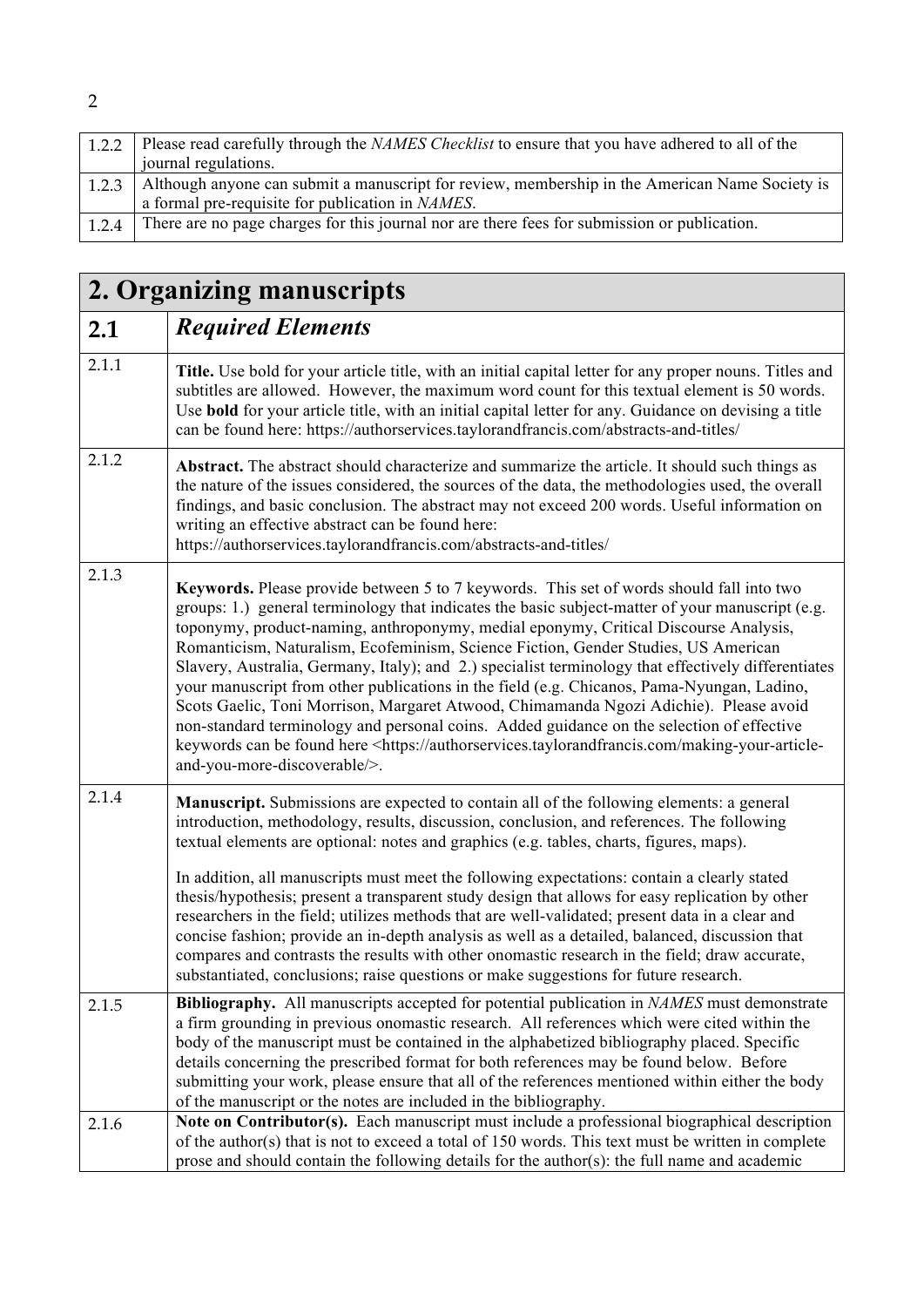|       | title: professional affiliation; and primary area(s) of onomastic research.                                                                                                                                                                                                                                                                                                                                                                                                                                                                    |
|-------|------------------------------------------------------------------------------------------------------------------------------------------------------------------------------------------------------------------------------------------------------------------------------------------------------------------------------------------------------------------------------------------------------------------------------------------------------------------------------------------------------------------------------------------------|
|       | In multi-authored submissions, the main contact person must be clearly designated in the<br>following manner:                                                                                                                                                                                                                                                                                                                                                                                                                                  |
|       | Correspondence to: [Title] [Author Name], [Author Affiliation], [Full Author Postal Address<br>and/or Email]                                                                                                                                                                                                                                                                                                                                                                                                                                   |
|       | The contact person will be responsible for answering queries from the Editor-in-Chief, the<br>Taylor & Francis production team, as well as the general public if the manuscript is accepted for<br>publication. For this reason, it is essential that the author designated to take on this position is<br>readily available as failure to respond to questions from the Editor-in-Chief and/or the Taylor &<br>Francis production team may result in delay or cancellation of the article publication.                                        |
| 2.2   | <b>Optional Elements</b>                                                                                                                                                                                                                                                                                                                                                                                                                                                                                                                       |
| 2.2.1 | Graphics. Manuscripts may include graphic elements such as charts, figures, tables, graphs,<br>maps, photographs, etc However, these visuals should be used sparingly and only when<br>absolutely necessary. They should present new information rather than simply duplicate what is<br>in the text. Readers should be also able to immediately understand the information presented in<br>the graphic without having to refer to the main text. See Section 3.2.2 for formatting<br>instructions for graphics.                               |
| 2.2.2 | Notes. Authors may provide a limited number of notes to augment but not repeat the<br>information provided in the main manuscript. As a general rule, the notes should not exceed 400<br>words in total. DO NOT use the automated footnote/endnote feature of your word processing<br>program. Instead all notes should be typed AS TEXT following the body of the manuscript<br>directly before the bibliography. Notes may contain their own documentation. If that is the<br>case, this documentation must be included in the bibliography. |
| 2.2.3 | Supplemental online material. Pertinent supplemental material such as videos, datasets,<br>filesets, sound files, etc to support or augment the research is welcome. This material can be<br>made available to publish this material online via Figshare. Find out more about supplemental<br>material and how to submit it with your article.                                                                                                                                                                                                 |
| 2.2.4 | <b>Funding Details.</b> If the research represented in the manuscript has been conducted with the<br>support of a funding or grant-awarding body, this fact must be clearly stated.                                                                                                                                                                                                                                                                                                                                                            |
|       | For single agency grants<br>"This work was supported by the [Official Name of the Funding Agency] under Grant [number<br>xxxx]."                                                                                                                                                                                                                                                                                                                                                                                                               |
|       | For multiple agency grants<br>"This work was supported by the [Funding Agency #1] under Grant [number xxxx]; [Funding<br>Agency #2] under Grant [number xxxx]; and [Funding Agency #3] under Grant [number<br>xxxx]."                                                                                                                                                                                                                                                                                                                          |
|       | Please be sure to consult the funding or grant-awarding bodies themselves to determine if<br>they require any additional information or notation.                                                                                                                                                                                                                                                                                                                                                                                              |
| 2.2.5 | <b>Disclosure Statement.</b> This is to acknowledge any financial interest or benefit that has arisen<br>from the direct applications of your research. Further guidance on what is a conflict of interest<br>and how to disclose it                                                                                                                                                                                                                                                                                                           |
| 2.2.6 | Third-Party Material. Authors must obtain the necessary permission to reuse third-party                                                                                                                                                                                                                                                                                                                                                                                                                                                        |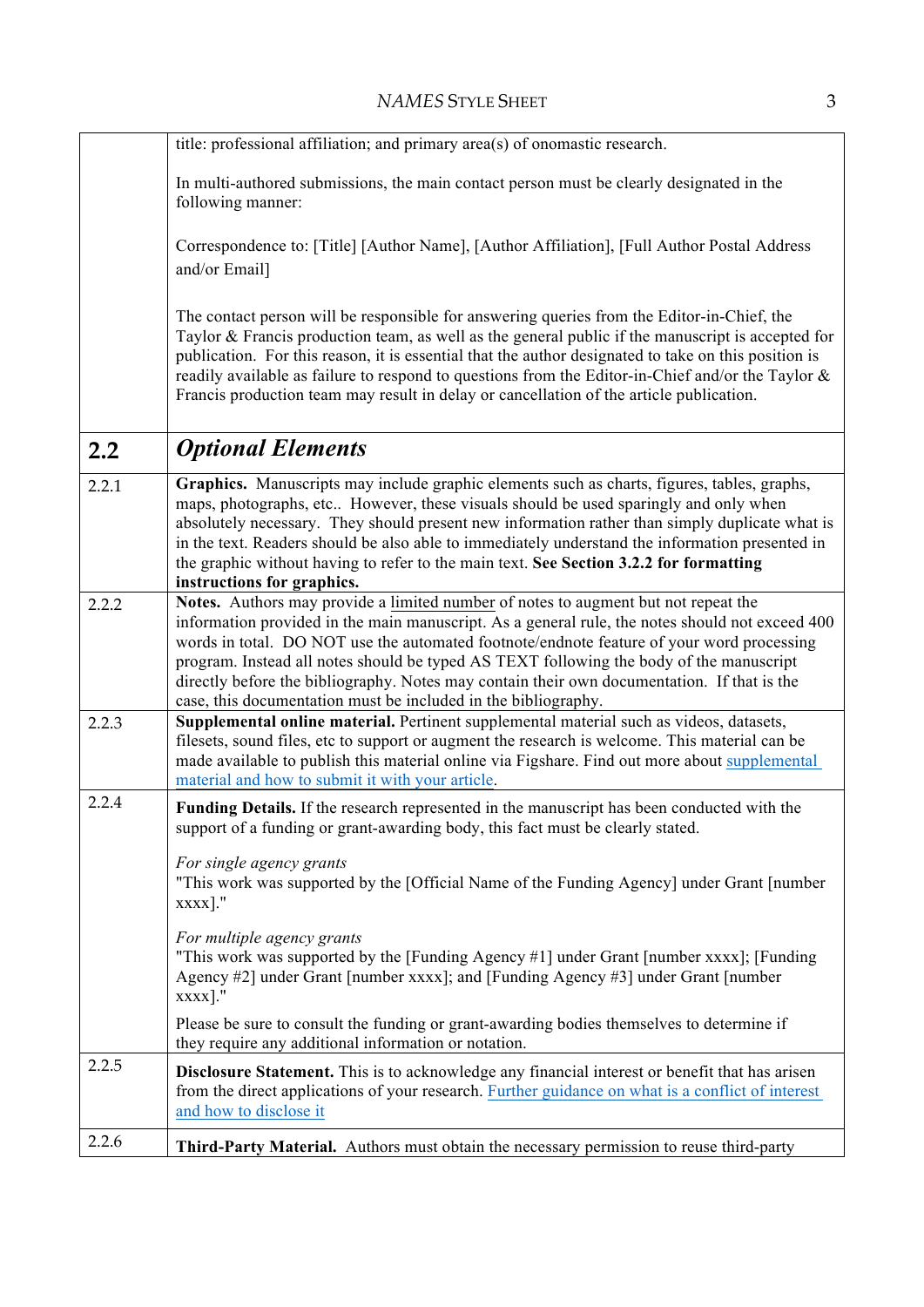|         | material in your article. The use of short extracts of text and some other types of material is<br>usually permitted, on a limited basis, for the purposes of criticism and review without securing<br>formal permission. If you wish to include any material in your paper for which you do not hold<br>copyright, and which is not covered by this informal agreement, you will need to obtain written<br>permission from the copyright owner prior to submission. More information on requesting<br>permission to reproduce work(s) under copyright. |
|---------|---------------------------------------------------------------------------------------------------------------------------------------------------------------------------------------------------------------------------------------------------------------------------------------------------------------------------------------------------------------------------------------------------------------------------------------------------------------------------------------------------------------------------------------------------------|
| 3.      | <b>Formatting Manuscripts</b>                                                                                                                                                                                                                                                                                                                                                                                                                                                                                                                           |
| 3.1     | <b>General Regulations</b>                                                                                                                                                                                                                                                                                                                                                                                                                                                                                                                              |
| 3.1.1   | Use 12-point Times New Roman for the manuscript with margins of at least 2.5 cm or 1 inch<br>throughout the manuscript. Guidance on how to insert special characters, accents, and diacritics<br>is available here.                                                                                                                                                                                                                                                                                                                                     |
| 3.1.2   | Disable the hyphenation feature of your word processing program when preparing your<br>manuscript.                                                                                                                                                                                                                                                                                                                                                                                                                                                      |
| 3.1.3   | Do not use a proportional font or vary the typefaces, styles, or sizes of the lettering in your<br>manuscript. Also avoid the temptation to use such highlighting features as<br>shadow, redline, double underline, or small capitals.                                                                                                                                                                                                                                                                                                                  |
| 3.1.4   | Quotations should be incorporated directly into the text whenever possible. However, quotations<br>that run longer than three lines of text should be set apart and indented from both the left and<br>right margins approximately $\frac{1}{2}$ inch.                                                                                                                                                                                                                                                                                                  |
| 3.1.5   | Indent each paragraph at the left-hand margin of the text body. Do not leave an empty paragraph<br>between paragraphs of text. Paragraphs should be fairly equivalent in length and must contain<br>at least three sentences.                                                                                                                                                                                                                                                                                                                           |
| 3.1.6   | Use headings to mark the major segments of the text. As a general rule, however, manuscripts<br>should not have more than three different levels of headers.                                                                                                                                                                                                                                                                                                                                                                                            |
|         | First-level headings (e.g. Introduction, Methods, Discussion, Conclusion) should be in<br>٠<br><b>bold</b> , with an initial capital letter for any subsequent significant word.                                                                                                                                                                                                                                                                                                                                                                        |
|         | Second-level headings should be in <b>bold italics</b> , with an initial capital letter for any<br>٠<br>subsequent significant word.                                                                                                                                                                                                                                                                                                                                                                                                                    |
|         | Third-level headings should be in <i>simple italics</i> , with an initial capital letter any<br>subsequent significant word.                                                                                                                                                                                                                                                                                                                                                                                                                            |
| 3.2     | <b>Specific Regulations</b>                                                                                                                                                                                                                                                                                                                                                                                                                                                                                                                             |
| 3.2.1   | <b>Onomastic Data</b>                                                                                                                                                                                                                                                                                                                                                                                                                                                                                                                                   |
| 3.2.1.1 | Italicize words, names, and phrases when they are used as onomastic examples and incorporated<br>directly into the text. For example:                                                                                                                                                                                                                                                                                                                                                                                                                   |
|         | Vogel has found more than 30 spellings of the name Chicago, including chicogua,<br>chekakou, and Eschikagou.                                                                                                                                                                                                                                                                                                                                                                                                                                            |
| 3.2.1.2 | Citation forms and examples from foreign languages should be italicized and glosses should be<br>enclosed in single quotation marks:                                                                                                                                                                                                                                                                                                                                                                                                                    |
|         | Istrouma 'red stick' is a familiar example.                                                                                                                                                                                                                                                                                                                                                                                                                                                                                                             |
|         | Another such name is <i>Edward</i> , which means 'guardian.'                                                                                                                                                                                                                                                                                                                                                                                                                                                                                            |

4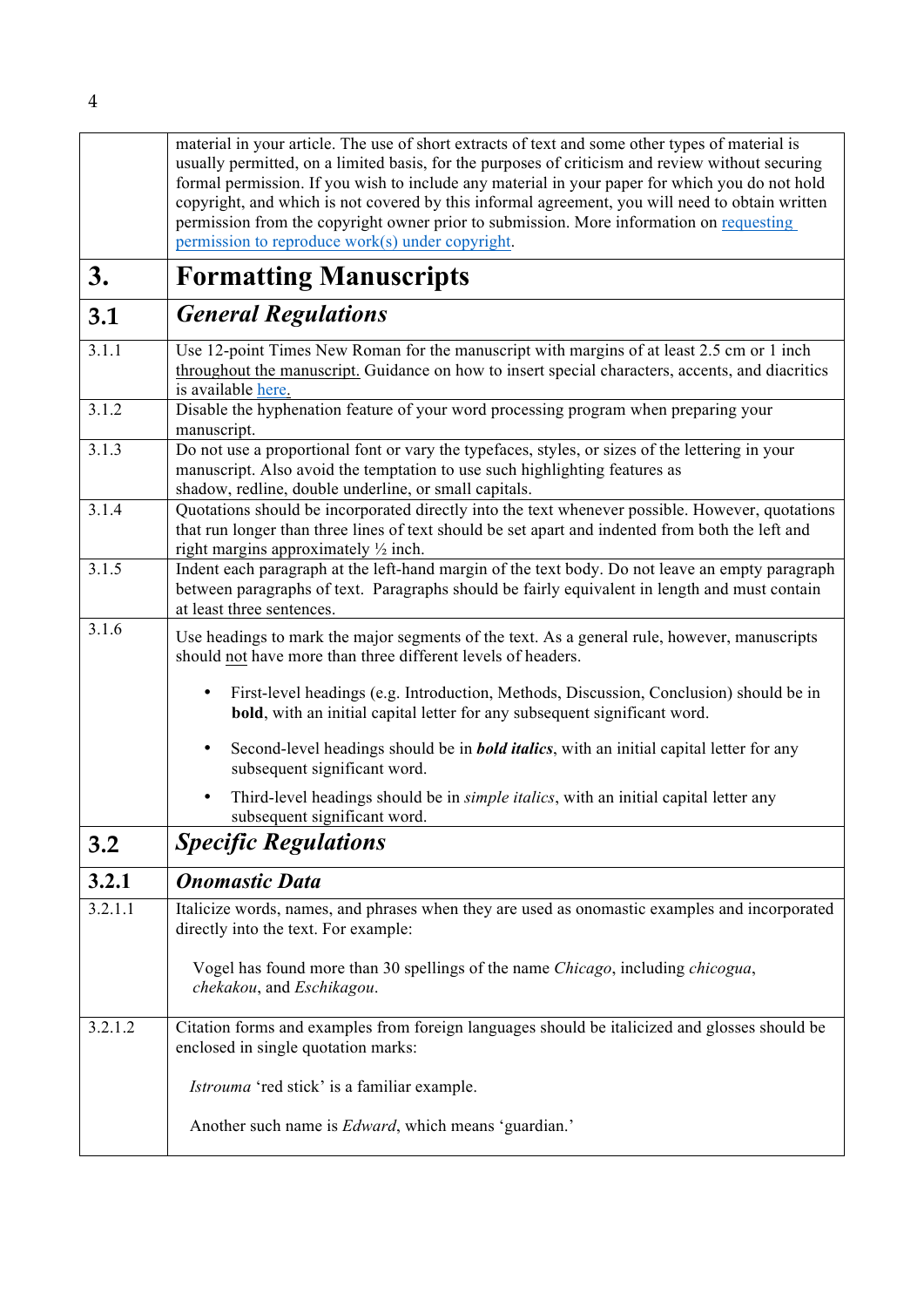|         | Place connotations of names in double quotation marks:                                                                                                                                                                                                                                                                                                                                                                                                                                                                   |  |  |  |  |  |
|---------|--------------------------------------------------------------------------------------------------------------------------------------------------------------------------------------------------------------------------------------------------------------------------------------------------------------------------------------------------------------------------------------------------------------------------------------------------------------------------------------------------------------------------|--|--|--|--|--|
|         | Mitchell "thoughtful and intelligent."                                                                                                                                                                                                                                                                                                                                                                                                                                                                                   |  |  |  |  |  |
| 3.2.1.3 | Lists of names accompanied by commentary should be presented as if they comprise a small<br>name dictionary. The names should be listed and discussed individually rather than in<br>connected text. In these cases, treat each name and its commentary as a separate paragraph,<br><b>bolding</b> each name when it occurs as a citation form. Please see a sample text below:                                                                                                                                          |  |  |  |  |  |
|         | A number of names have disputed or incorrect etymologies:                                                                                                                                                                                                                                                                                                                                                                                                                                                                |  |  |  |  |  |
|         | Fair Dealing. The name may or may not have been derived from the practice of treating<br>sympathizers of both the North and the South equally.                                                                                                                                                                                                                                                                                                                                                                           |  |  |  |  |  |
|         | <b>Berlin.</b> The name of the city in Maryland has nothing to do with the city in Germany;<br>rather, it is a contraction of Berle's Inn.                                                                                                                                                                                                                                                                                                                                                                               |  |  |  |  |  |
|         | <b>Balboa.</b> The Chicago street name is not a misrepresentation of Balboa, as it might appear<br>to the folk etymologist, but is named for an officer in the Italian Air Force.                                                                                                                                                                                                                                                                                                                                        |  |  |  |  |  |
| 3.2.2   | <b>Graphic Elements</b>                                                                                                                                                                                                                                                                                                                                                                                                                                                                                                  |  |  |  |  |  |
| 3.2.2.1 | <b>General Regulations</b>                                                                                                                                                                                                                                                                                                                                                                                                                                                                                               |  |  |  |  |  |
|         | Be sure to indicate in the body of manuscript where each of the graphic elements. These<br>typesetting markers should use the following format:                                                                                                                                                                                                                                                                                                                                                                          |  |  |  |  |  |
|         | [Please insert Table 1 near here].                                                                                                                                                                                                                                                                                                                                                                                                                                                                                       |  |  |  |  |  |
|         | The actual graphic elements should NOT be included within the body or at the end of the<br>manuscript. Instead, they must be uploaded separately in clearly labeled files. All graphic<br>elements must be high quality (1200 dpi for line art, 600 dpi for grayscale, and 300 dpi for<br>color, at the correct size). Figures should be supplied in one of the following file formats: EPS,<br>PS, JPEG, GIF, Microsoft Word (DOC or DOCX). Please note that all color reproductions must<br>be paid for by the author. |  |  |  |  |  |
|         | Please Note: Authors are solely responsible for obtaining permissions to re-use graphic                                                                                                                                                                                                                                                                                                                                                                                                                                  |  |  |  |  |  |
|         | material in compliance with federal, national, and international laws and conventions.                                                                                                                                                                                                                                                                                                                                                                                                                                   |  |  |  |  |  |
|         | Please take notice of the advice about obtaining permission for third party material.                                                                                                                                                                                                                                                                                                                                                                                                                                    |  |  |  |  |  |
| 3.2.2.2 | <b>Specific Regulations</b>                                                                                                                                                                                                                                                                                                                                                                                                                                                                                              |  |  |  |  |  |
|         | It is essential that all graphics are serially numbered by order of appearance in the manuscript.<br>Each graphic must contain a clear but succinct title placed immediately above it. If the<br>information displayed in the graphic comes from a third-party, this information must be<br>provided directly below the graphic. Numerical information in tables should be centered and<br>decimal points should be used to report percentages. See an example below.                                                    |  |  |  |  |  |
|         | Table 1: Male and Female Consumer Preference for Product Colors by Frequency and<br>Percentage                                                                                                                                                                                                                                                                                                                                                                                                                           |  |  |  |  |  |
|         | Product Name<br>Product<br>Color<br>Consumer Gender<br>Code<br>code<br>Female<br>Male                                                                                                                                                                                                                                                                                                                                                                                                                                    |  |  |  |  |  |
|         | $\frac{0}{0}$<br>$\frac{0}{0}$<br>Freq<br>Freq                                                                                                                                                                                                                                                                                                                                                                                                                                                                           |  |  |  |  |  |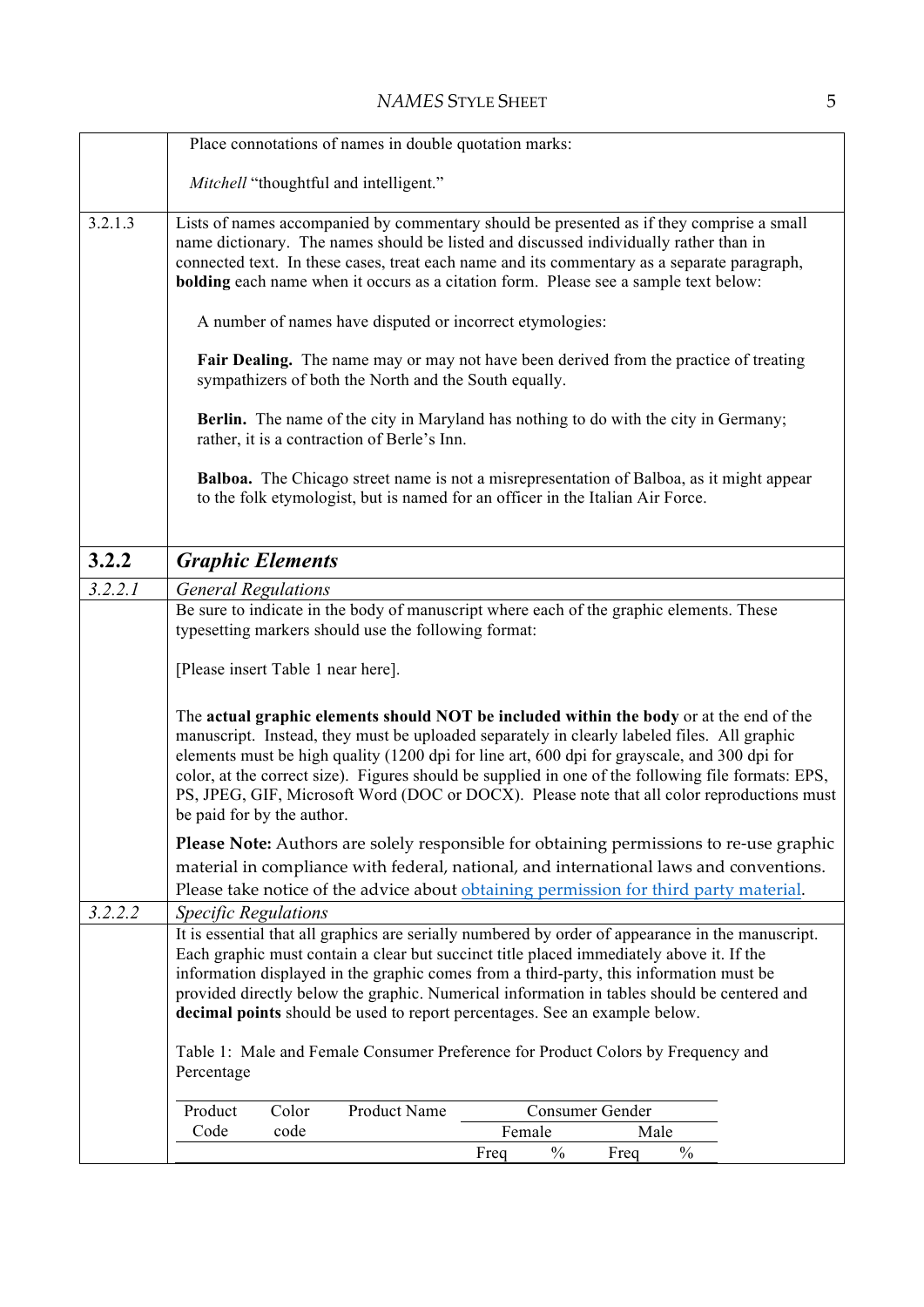|         | Q <sub>1</sub>                                                                                                                                                                                                                                                                                                                                                 | 456                          | Red Poppy                                                                                                                                                                                                                                                                                                                                                                                                                                                                                                                                                                                                                                                                                                                                                                                                                                                                                                                                                                | 22 | 23.16 | 6  | 6.31  |  |
|---------|----------------------------------------------------------------------------------------------------------------------------------------------------------------------------------------------------------------------------------------------------------------------------------------------------------------------------------------------------------------|------------------------------|--------------------------------------------------------------------------------------------------------------------------------------------------------------------------------------------------------------------------------------------------------------------------------------------------------------------------------------------------------------------------------------------------------------------------------------------------------------------------------------------------------------------------------------------------------------------------------------------------------------------------------------------------------------------------------------------------------------------------------------------------------------------------------------------------------------------------------------------------------------------------------------------------------------------------------------------------------------------------|----|-------|----|-------|--|
|         | Q2                                                                                                                                                                                                                                                                                                                                                             | 6867                         | Shiraz                                                                                                                                                                                                                                                                                                                                                                                                                                                                                                                                                                                                                                                                                                                                                                                                                                                                                                                                                                   | 5  | 5.26  | 17 | 17.89 |  |
|         | Q <sub>3</sub>                                                                                                                                                                                                                                                                                                                                                 | 8886                         | Scarlet Harlot                                                                                                                                                                                                                                                                                                                                                                                                                                                                                                                                                                                                                                                                                                                                                                                                                                                                                                                                                           | 9  | 9.47  | 56 | 58.95 |  |
|         | Q4                                                                                                                                                                                                                                                                                                                                                             | 198                          | Cherry Red                                                                                                                                                                                                                                                                                                                                                                                                                                                                                                                                                                                                                                                                                                                                                                                                                                                                                                                                                               | 47 | 49.4  | 10 | 10.52 |  |
|         | Q <sub>5</sub>                                                                                                                                                                                                                                                                                                                                                 | 623454                       | <b>Brandy</b>                                                                                                                                                                                                                                                                                                                                                                                                                                                                                                                                                                                                                                                                                                                                                                                                                                                                                                                                                            | 14 | 14.73 | 6  | 6.31  |  |
|         |                                                                                                                                                                                                                                                                                                                                                                |                              | Source: The 2017 US American Cosmetic Financial Review                                                                                                                                                                                                                                                                                                                                                                                                                                                                                                                                                                                                                                                                                                                                                                                                                                                                                                                   |    |       |    |       |  |
| 4.      | <b>Documenting Manuscripts</b>                                                                                                                                                                                                                                                                                                                                 |                              |                                                                                                                                                                                                                                                                                                                                                                                                                                                                                                                                                                                                                                                                                                                                                                                                                                                                                                                                                                          |    |       |    |       |  |
| 4.1     |                                                                                                                                                                                                                                                                                                                                                                |                              | <b>In-text Documentation: Citations and Direct Quotations</b>                                                                                                                                                                                                                                                                                                                                                                                                                                                                                                                                                                                                                                                                                                                                                                                                                                                                                                            |    |       |    |       |  |
| 4.1.1   |                                                                                                                                                                                                                                                                                                                                                                | <b>General Regulations</b>   |                                                                                                                                                                                                                                                                                                                                                                                                                                                                                                                                                                                                                                                                                                                                                                                                                                                                                                                                                                          |    |       |    |       |  |
| 4.1.1.1 |                                                                                                                                                                                                                                                                                                                                                                | text of the manuscript.      | Normally, the titles of references (e.g. books, journals, articles, etc.) do NOT appear in the main                                                                                                                                                                                                                                                                                                                                                                                                                                                                                                                                                                                                                                                                                                                                                                                                                                                                      |    |       |    |       |  |
| 4.1.1.2 | NAMES uses the <b>author-date system</b> of the Chicago Manual of Style. Using this system, in-<br>text citations are composed of the last (family) name of the author(s) followed by the<br>publication year. This information should be framed by parentheses. Please note that the<br>author's last name and publication year are NOT separated by a comma. |                              |                                                                                                                                                                                                                                                                                                                                                                                                                                                                                                                                                                                                                                                                                                                                                                                                                                                                                                                                                                          |    |       |    |       |  |
| 4.1.2   |                                                                                                                                                                                                                                                                                                                                                                |                              | <b>Specific Regulations: Citations and Quotations</b>                                                                                                                                                                                                                                                                                                                                                                                                                                                                                                                                                                                                                                                                                                                                                                                                                                                                                                                    |    |       |    |       |  |
| 4.1.2.1 | <b>Citations</b>                                                                                                                                                                                                                                                                                                                                               |                              |                                                                                                                                                                                                                                                                                                                                                                                                                                                                                                                                                                                                                                                                                                                                                                                                                                                                                                                                                                          |    |       |    |       |  |
|         | ٠<br>$\bullet$<br>$\bullet$<br>٠<br>٠                                                                                                                                                                                                                                                                                                                          | separated by commas.         | Single references feature the author's last name and the publication year.<br>EXAMPLE: (Behrens 2018)<br>Multiple references should be listed chronologically by year of publication (from the<br>most to least recent) and separated by semi-colons.<br>EXAMPLE: (Abel 2014; Okun 2010; Lourie 1982; Malone 1954)<br>References with two authors should have their names separated with an ampersand.<br>EXAMPLE: (Tent & Blair 2018)<br>References with more than two authors should include only the first author's<br>last name followed by et al. For example, the 2018 NAMES article<br>"Renaming Me: Assessing the Influence of Gender Identity on<br>Name Selection" written by Sharon N. Obasi, Richard Mocarski,<br>Natalie Holt and Debra A. Hope would simply appear as follows:<br>EXAMPLE: (Obasi et al. 2018)<br>Multiple references by the same author are given by date only and<br>EXAMPLE: (Nuessel 2016, 2015; Behrens 2013; Evans 200; Lawson 1950) |    |       |    |       |  |
|         |                                                                                                                                                                                                                                                                                                                                                                | the Chicago Manual of Style. | For more, detailed information about other types of documentation, please consult                                                                                                                                                                                                                                                                                                                                                                                                                                                                                                                                                                                                                                                                                                                                                                                                                                                                                        |    |       |    |       |  |
| 4.1.2.1 | Quotations                                                                                                                                                                                                                                                                                                                                                     |                              |                                                                                                                                                                                                                                                                                                                                                                                                                                                                                                                                                                                                                                                                                                                                                                                                                                                                                                                                                                          |    |       |    |       |  |
|         |                                                                                                                                                                                                                                                                                                                                                                |                              | Direct quotations should include the author(s) and year(s) of publication with the<br>corresponding page number(s). Please note that the year and the page numbers<br>are separated by a comma. Examples are provided below:                                                                                                                                                                                                                                                                                                                                                                                                                                                                                                                                                                                                                                                                                                                                             |    |       |    |       |  |

6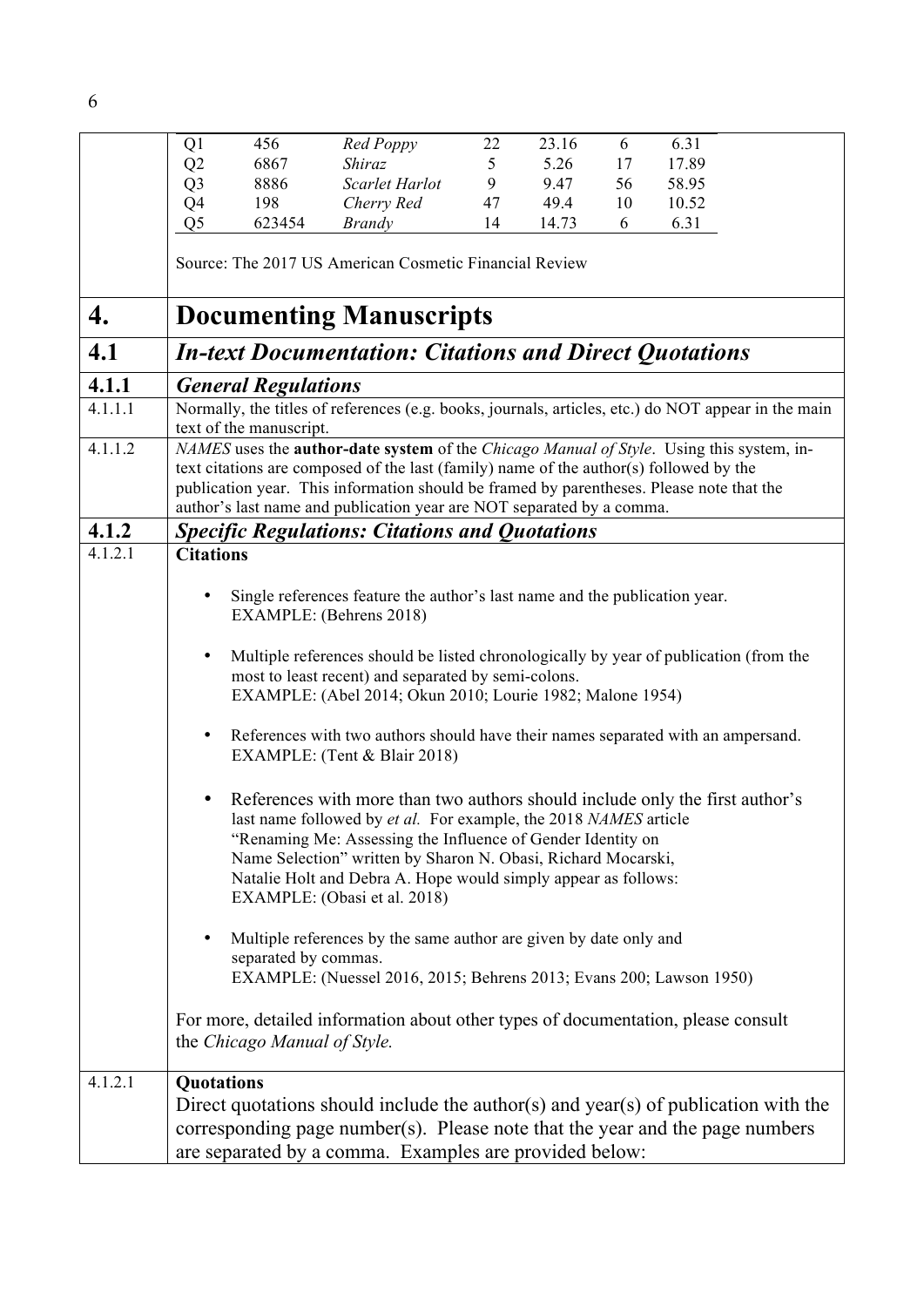|         | Sutton reminds that "names created for alien comic-book characters in the 1960s<br>provide an insight into cultural naming norms of the time" (2016, 109).                                                                                                           |
|---------|----------------------------------------------------------------------------------------------------------------------------------------------------------------------------------------------------------------------------------------------------------------------|
|         | Sutton points out that "all new Legionnaires created after 1992 had non-gender specified<br>code names" (2016, 116-117).                                                                                                                                             |
|         | If the author's name is included as part of the text, do not repeat it in the citation.<br>variations are provided below:                                                                                                                                            |
|         | Tent (2018) has investigated the role of ethnicity in Fijian naming practices                                                                                                                                                                                        |
|         | The role of ethnicity in Fijian naming practices has been investigated by Tent (2018).                                                                                                                                                                               |
|         | Tent has investigated the role of ethnicity in Fijian naming practices (2018).                                                                                                                                                                                       |
| 4.2     | <b>Bibliography</b>                                                                                                                                                                                                                                                  |
| 4.2.1   | <b>General Regulations</b>                                                                                                                                                                                                                                           |
|         | The bibliography should contain full bibliographic information on all and only those works<br>explicitly mentioned in the body of the article or in the notes. Begin the reference section<br>on a new page, but WITHOUT entering a hard page break in the document. |
|         | Single-space within entries and double-space between entries, using the same typeface and<br>$\bullet$<br>size used in the body of the article and in the notes.<br>٠                                                                                                |
|         | Arrange entries alphabetically by surname(s) of author(s).                                                                                                                                                                                                           |
|         | Arrange multiple works by the same author(s) in ascending chronological order.<br>$\bullet$                                                                                                                                                                          |
|         | Use lowercase letters to distinguish multiple items published by the same author(s)<br>٠<br>in the same year(s).<br>$\bullet$                                                                                                                                        |
|         | Use authors' names as they appear on the original publication; do not replace full names v<br>or vice versa.<br>٠                                                                                                                                                    |
|         | Do not abbreviate university press names.<br>٠                                                                                                                                                                                                                       |
| 4.2.2   | <b>Specific Regulations</b>                                                                                                                                                                                                                                          |
| 4.2.2.1 | <b>Print Sources</b>                                                                                                                                                                                                                                                 |
|         | The formatting regulations for some of the most common types of print sources are provided<br>below. For information about other types of print materials, please consult the<br>Chicago Manual of Style.                                                            |
|         | Ainiala, Terhi and Jan-Ola Östman, eds. 2017. Socio-onomastics: The Pragmatics of Names.<br>Amsterdam: John Benjamin Publishing Company.                                                                                                                             |
|         | Allen, Irving Lewis. 1983a. The Language of Ethnic Conflict: Social Organization and Lexical<br>Culture. New York: Columbia University Press.                                                                                                                        |
|         | . 1983b. "Personal Names That Became Ethnic Epithets." Names 31.4:307-17.                                                                                                                                                                                            |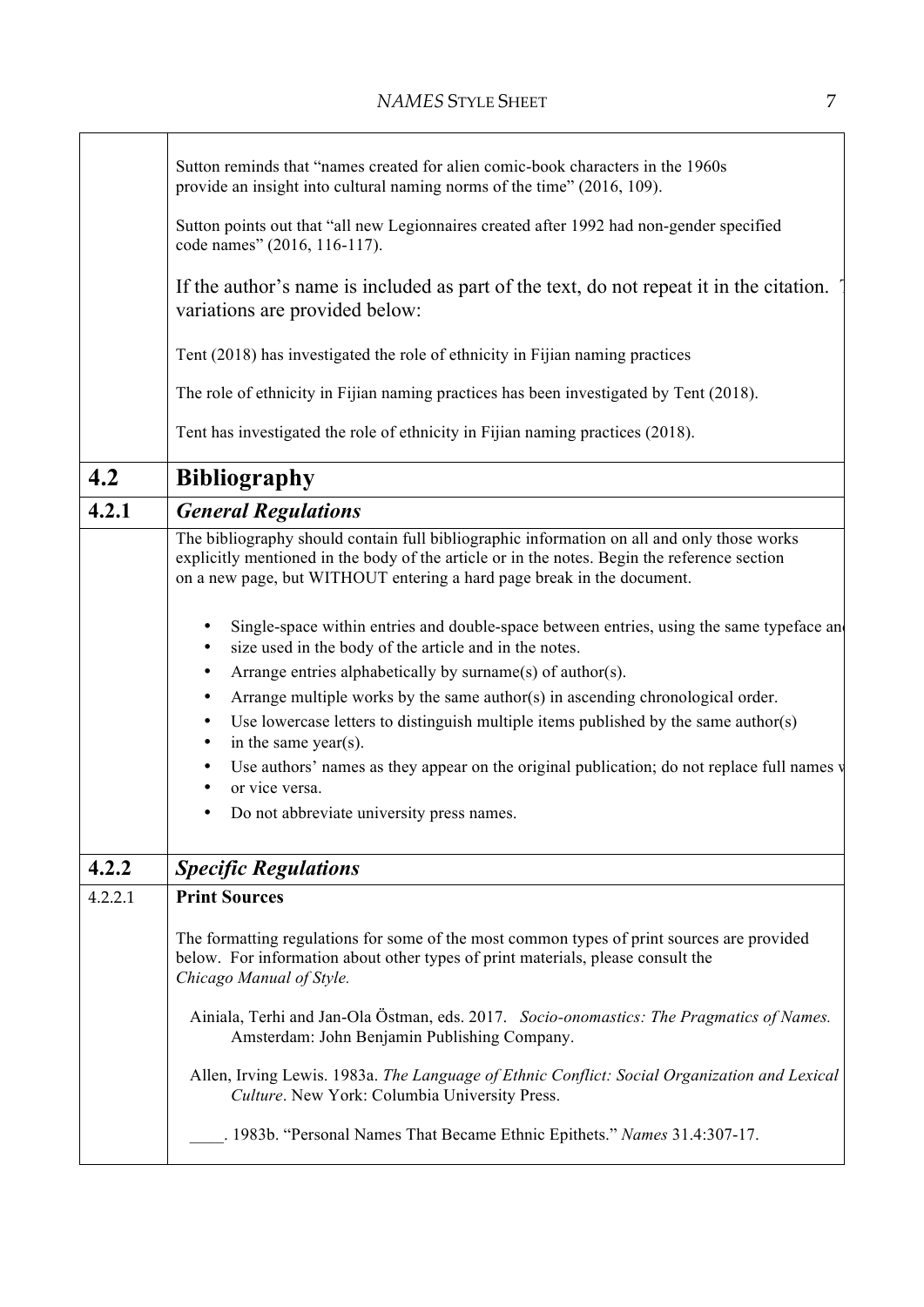|         | Bettinger, Torsten and Allegra Waddell. 2016. Domain Name Law and Practice: An<br>International Handbook. Oxford: Oxford University Press.                                                                                                                                                                                                                                                                                                                                            |
|---------|---------------------------------------------------------------------------------------------------------------------------------------------------------------------------------------------------------------------------------------------------------------------------------------------------------------------------------------------------------------------------------------------------------------------------------------------------------------------------------------|
|         | Kanavou, Nikoletta. 2017. The Names of Homeric Heroes: Problems and Interpretations.<br>Berlin: De Gruyter.                                                                                                                                                                                                                                                                                                                                                                           |
|         | OED. Oxford English Dictionary. 1933. 12 vols. Oxford: Clarendon.                                                                                                                                                                                                                                                                                                                                                                                                                     |
|         | Petitta, Giulia, Valerie Dively, Mark Halley, Marc Holmes, and Brenda Nicodemus. "My Name<br>A-on-the-cheek: Managing Names and Name Signs in American Sign Language-English<br>Team Interpretation." Names 66.4: 205-218.                                                                                                                                                                                                                                                            |
|         | Sercombe, Peter, Tony Young, Ming Dong, and Lin Lin. "The Adoption of Non-Heritage Name<br>Among Chinese Mainlanders." Names 62.2: 65-75.                                                                                                                                                                                                                                                                                                                                             |
|         | Van Dalen-Oskam, Karina. "Corpus-based Approaches to Names in Literature." 2016.<br>The Oxford Handbook of Names and Naming. Ed. Carole Hough. Oxford: Oxford<br>University Press, 344 -354.                                                                                                                                                                                                                                                                                          |
| 4.2.2.2 | <b>Online Sources</b>                                                                                                                                                                                                                                                                                                                                                                                                                                                                 |
|         | The formatting regulations for online sources are largely the same as those for traditional<br>references. In addition to the basic information (e.g. given name(s) and surnames of the<br>author(s), it is important to give the date of access as well as the URL. Information on<br>formatting some of the most common types of online references is provided below. For<br>information about other types of electronic references, please consult the Chicago<br>Manual of Style. |
|         | A Website                                                                                                                                                                                                                                                                                                                                                                                                                                                                             |
|         | Alice Crook and Leonie Dunlop. <i>Onomastics</i> . Accessed 15 January 2019.<br>http://onomastics.co.uk/about/                                                                                                                                                                                                                                                                                                                                                                        |
|         | <b>Page from a Website</b>                                                                                                                                                                                                                                                                                                                                                                                                                                                            |
|         | Lutwak, Ellen. "What's in a Name? A High-Pressure Job." Fortune. Accessed October 22, 20<br>http://fortune.com/2014/10/22/branding-marketing-names/                                                                                                                                                                                                                                                                                                                                   |
|         | US Department of the Interior. "Antartic Names." US Board on Geographic Names.<br>Accessed January 15, 2019. https://geonames.usgs.gov/antarctic/index.html                                                                                                                                                                                                                                                                                                                           |
|         | A Blog                                                                                                                                                                                                                                                                                                                                                                                                                                                                                |
|         | Rebrandly. (blog). January 15, 2019. https://blog.rebrandly.com/                                                                                                                                                                                                                                                                                                                                                                                                                      |
|         | A Page on a Blog                                                                                                                                                                                                                                                                                                                                                                                                                                                                      |
|         | Green, Clare. "Baby Names in the News: Solstice, Atom, & Mickey." Nameberry (blog).<br>January 10, 2019. https://nameberry.com/blog/                                                                                                                                                                                                                                                                                                                                                  |
|         | "Popular Names of Lesotho, Africa." NamSor (blog). February 20, 2018.<br>https://blog.namsor.com/2018/02/20/popular-names-of-lesotho-africa/                                                                                                                                                                                                                                                                                                                                          |